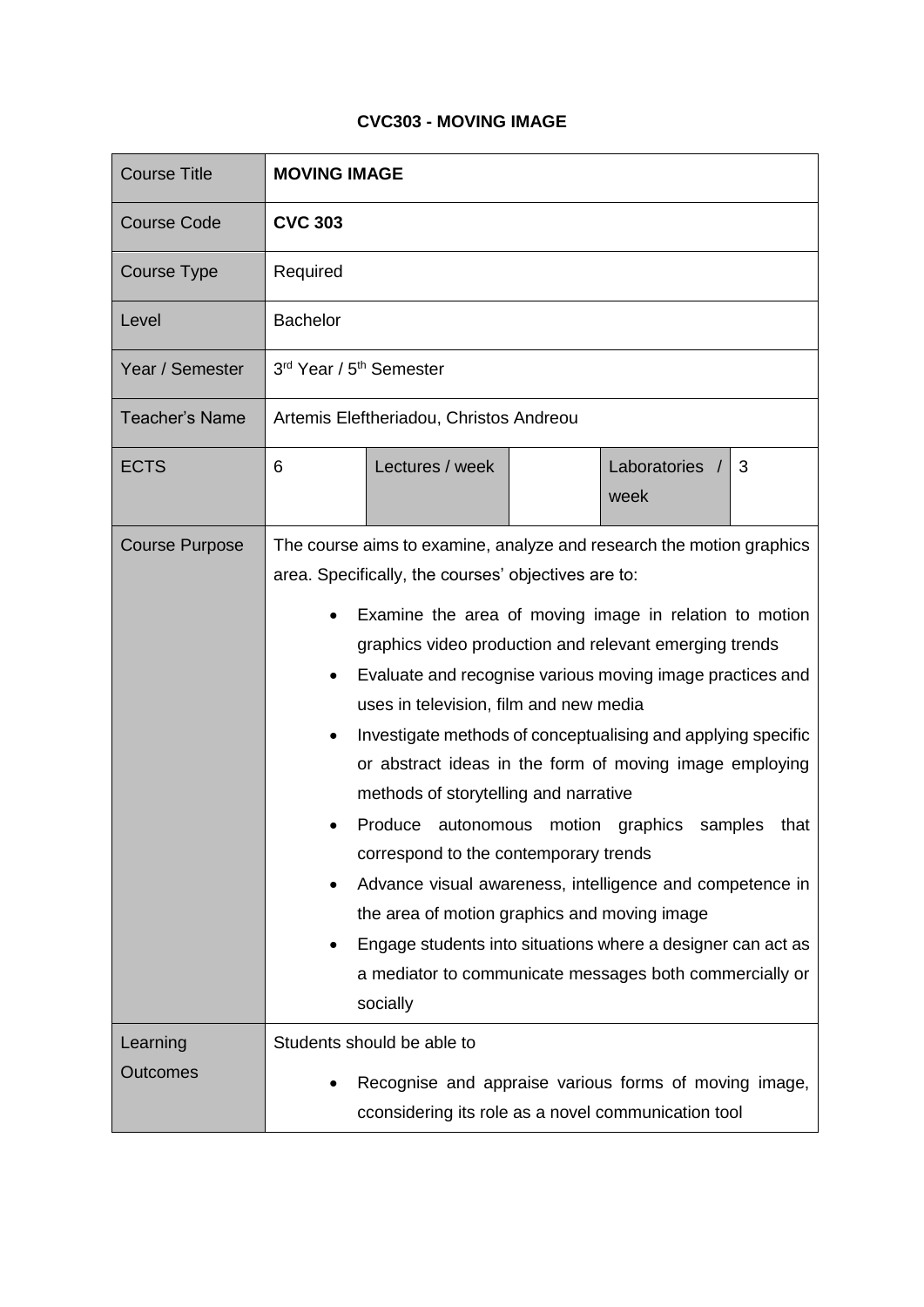|                       | Develop and present concepts and ideas that can be<br>$\bullet$<br>translated in a motion graphics video production through<br>coherent visual presentations and storyboards<br>Design and produce short samples of moving image using<br>various techniques<br>Demonstrate necessary visual intelligence and competency<br>while experimenting with the effective use of the various                                                                                                                                             |  |
|-----------------------|-----------------------------------------------------------------------------------------------------------------------------------------------------------------------------------------------------------------------------------------------------------------------------------------------------------------------------------------------------------------------------------------------------------------------------------------------------------------------------------------------------------------------------------|--|
|                       | aspects of moving image such as rhythm, sequence, sound<br>relevance, staging, audience anticipation etc.                                                                                                                                                                                                                                                                                                                                                                                                                         |  |
|                       | Employ coordination techniques in order to determine<br>necessary visual perception and communication in a motion<br>graphics production<br>Employ effectively the appropriate technology/media in order<br>to complete the desired tasks                                                                                                                                                                                                                                                                                         |  |
| Prerequisites         | <b>CVC 206</b><br>Corequisites                                                                                                                                                                                                                                                                                                                                                                                                                                                                                                    |  |
| <b>Course Content</b> | The Moving Image course provides further understanding into the<br>manifold aspects, applications and techniques concerning various<br>moving image practices and uses in television, film and new media. It<br>introduces the genre of title sequence as well as other promotional<br>motion graphic applications providing a brief chronicle and analysis of<br>key examples that form and inform contemporary title sequence and<br>motion graphics.<br>The importance of research, critical analysis, and concept development |  |
|                       | through storytelling and narrative development is a primal component<br>and is highly emphasised. The course further deals with visual<br>organisation, communication, creative brainstorming skills, storyboard<br>creation and experimentation with numerous techniques and media<br>such as stop-frame animation, digital animation, infographics, video-<br>based animation, plastering experimentation etc.                                                                                                                  |  |
|                       | Through a series of projects, the course deals with different types of<br>problem-solving strategies and aims towards a good understanding of<br>visual narrative, linear or/and nonlinear storytelling methods, the<br>effective use of time, visual sequence and rhythm, audience anticipation<br>etc. Great emphasis is given in methods of successful application of                                                                                                                                                          |  |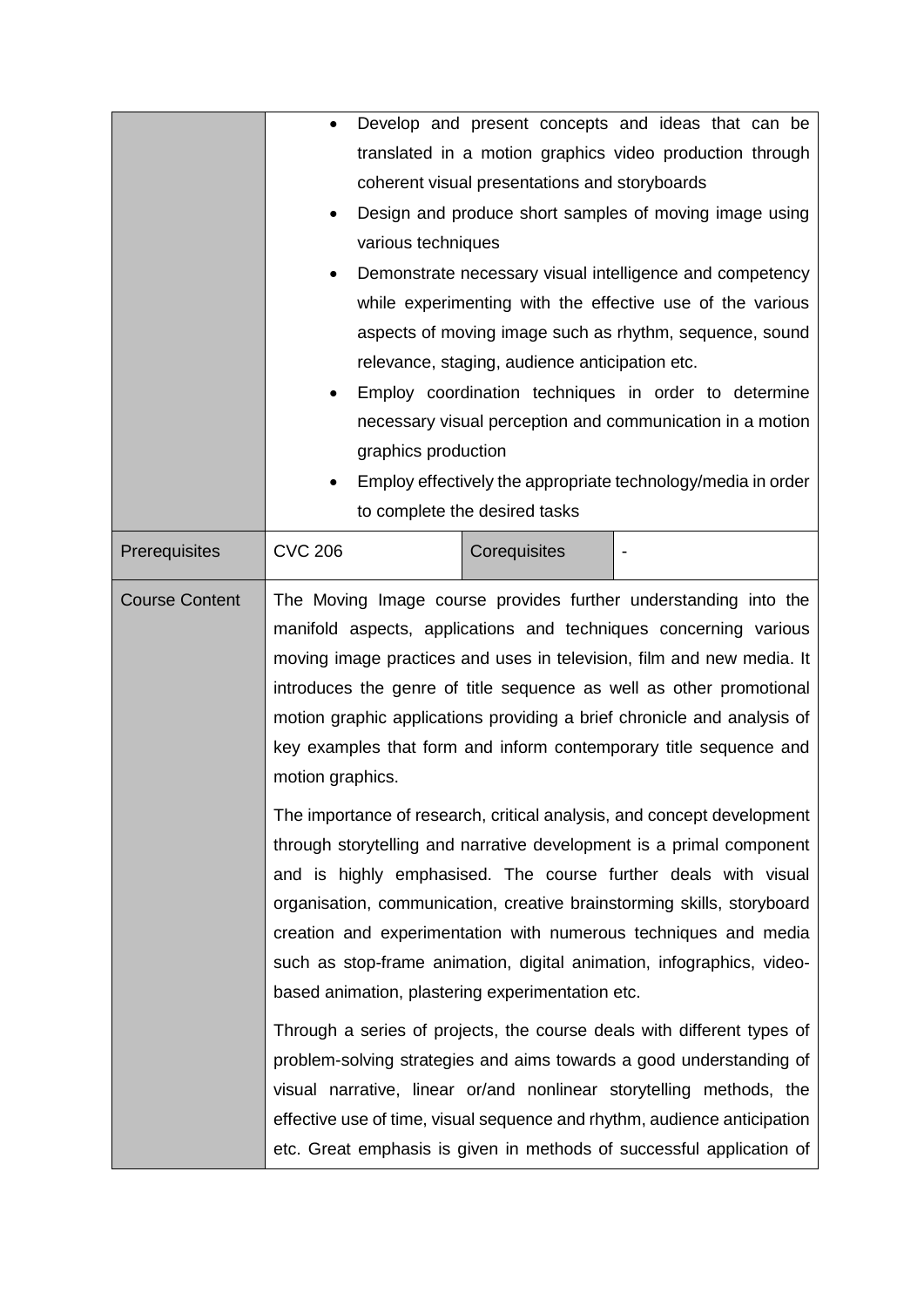|                         | various facets of visual communication in motion graphics, such as<br>typography, image composition and layout design. In addition, this<br>course explores the importance of other underlying factors for achieving<br>a quality result such as sound, music relevance and sound effects.<br>Projects' topics often derive in collaboration with the industry and other<br>institutions outside the University where students have hands-on<br>experience with commercial or social moving image applications.                                                                                                                                                                                                                                                                                                                         |
|-------------------------|-----------------------------------------------------------------------------------------------------------------------------------------------------------------------------------------------------------------------------------------------------------------------------------------------------------------------------------------------------------------------------------------------------------------------------------------------------------------------------------------------------------------------------------------------------------------------------------------------------------------------------------------------------------------------------------------------------------------------------------------------------------------------------------------------------------------------------------------|
| Teaching<br>Methodology | The course is partly delivered through a series of lectures enforced with<br>digital visual presentations on a brief survey on contemporary title<br>sequence and various applications of moving image. The course<br>engages with weekly group and/or individual tutorials ensuring constant<br>evaluation, short exercises, practical workshops, one-day projects and<br>extensive group critiques. Also, in-class discussions, inspirational<br>exercises, visual research methodologies, brainstorming techniques, trial<br>and error practices and concept development processes are applied.<br>In addition, presentations, briefing and related material are available on<br>the e-learning platform where students have access.                                                                                                 |
| Bibliography            | <b>Bibliographical References:</b><br>Shaoqiang Wang, Motion Graphics - 100 Design Projects You<br>$\bullet$<br>Can't Miss, Promopress, 2017<br>Shaw Austin, Design for Motion: Fundamentals and Techniques<br>of Motion Design, CRC Press, 2015<br>Gasek Tom, Frame-By-Frame Stop Motion: The Guide to Non-<br>Traditional Animation Techniques, Focal Press; 1 edition, 2011<br>Bass Jennifer, Kirkham Pat, Scorsese Martin (forward), Saul<br>Bass: A Life in Film and Design, Laurence King Publishing;<br>Reprint edition, 2011<br>Blazer Liz, Animated Storytelling: Simple Steps For Creating<br>Animation and Motion Graphics, Peachpit Press; 1 edition, 2015<br>Braha Yael, Bryme Bill, Creative Motion Graphic Titling for Film,<br>Video, and the Web: Dynamic Motion Graphic Title Design,<br>Focal Press; 1 edition, 2010 |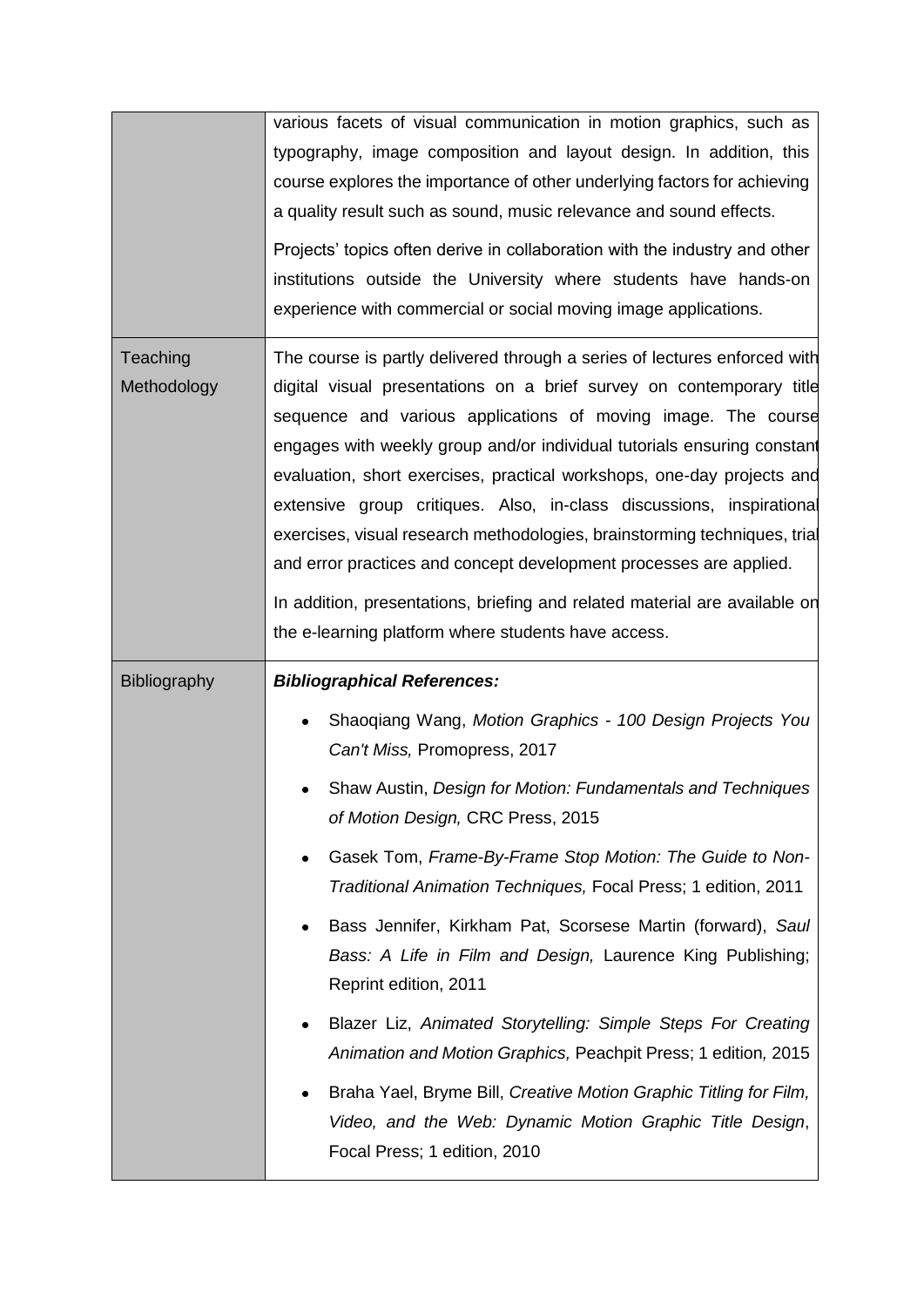| Assessment | Meyer Chris and Trish Meyer, Creating Motion Graphics with<br>$\bullet$<br>After Effects, Focal Press, 2000<br>Betancourt Micheal, Typography and Motion Graphics: The<br>٠<br>'Reading-Image' (Routledge Studies in Media Theory and<br>Practice), Routledge; 1 edition, 2018<br>Overall, the course is evaluated as follow:                                                                                                                                                                                                                                                   |
|------------|---------------------------------------------------------------------------------------------------------------------------------------------------------------------------------------------------------------------------------------------------------------------------------------------------------------------------------------------------------------------------------------------------------------------------------------------------------------------------------------------------------------------------------------------------------------------------------|
|            | <b>Final Assessment 34%</b><br>Design Intelligence 40%,<br>Research and Methodology 20%,<br><b>Experimentation and Analysis 20%</b><br>Time management and Presentation 20%                                                                                                                                                                                                                                                                                                                                                                                                     |
|            | Course work 66%*<br>Interim Critique 33%<br>Final Critique 33%                                                                                                                                                                                                                                                                                                                                                                                                                                                                                                                  |
|            | Students are continually assessed throughout the semester via<br>monitoring their sketchbook and rough work. In addition, their class<br>participation, enthusiasm, creative process and methodology are also<br>taken in account. Usually, two major projects are handed out in the<br>semester, carrying a 50% weight each, along with a number of short in<br>class exercises. The projects are evaluated in a mid-critique where initial<br>feedback is given and a final project critique where students go through<br>a formal presentation and evaluation of their work. |
|            | Design Work* (Course work)<br><b>Project 01: 50%</b><br>Project 02: 50%                                                                                                                                                                                                                                                                                                                                                                                                                                                                                                         |
|            | *Each project is evaluated as follows:<br><b>Concept Development 20%</b>                                                                                                                                                                                                                                                                                                                                                                                                                                                                                                        |